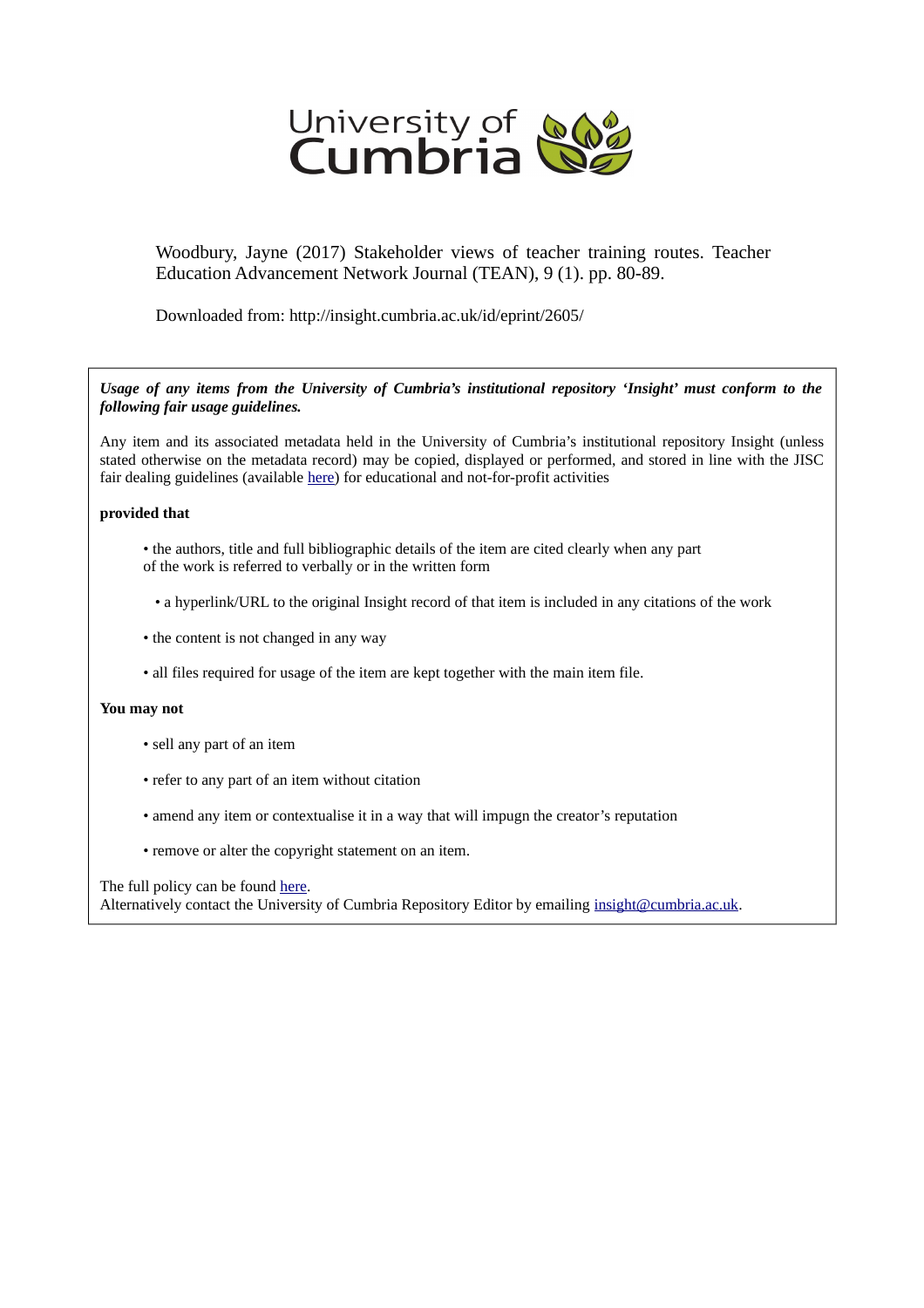#### **Stakeholder views of teacher training routes** Teacher Education Advancement

Network Journal Copyright © 2017 University of Cumbria Vol 9(1) pages 80-89

Jayne Woodbury UWE Bristol

### **Abstract**

In recent years in England there has been a move away from Initial Teacher Training (ITT) taking place predominantly in Higher Education Institutions (HEIs) to becoming schools led. The two main routes undertaken by graduates wishing to teach are the Post Graduate Certificate of Education (PGCE) and Schools Direct (SD). Both routes offer opportunities to spend time in more than one school. A small case study was undertaken in one HEI to compare and contrast these routes in the light of government policy initiatives and reforms towards increasingly school-led ITT. Seven main themes emerged from the data collected: recruitment, placement, growing your own, support and mentoring, facilities and research, peer groups and communities of practice and reflection. Both routes offer benefits to both trainee and provider and both offer the opportunity to spend an extended time in placement schools. However, there is a danger that the underlying pedagogical understanding of teaching and learning could be lost if the push towards schools led ITT is maintained and HEIs continue to withdraw from teacher education.

### **Keywords**

Initial Teacher Training; PGCE; School Direct; Routes into teaching; HEI.

### **Stakeholders Views of Teacher Training Routes**

This paper looks at the two main routes available for trainee secondary teachers in England; University led, the Post Graduate Certificate of Education (PGCE) and schools led, School Direct (SD) from the perspective of a number of stakeholders, linked to a university, known here under the pseudonym 'Foxedge'. Both routes are aimed at trainees who intend to teach in secondary schools and already have an undergraduate degree in their chosen specialist subject. For either pathway, trainees need to have GCSEs (or their equivalent) in English and Mathematics at grade C or above. Additionally, trainees have to pass professional skills tests in literacy and numeracy, prior to commencing their studies.

The traditional route, the PGCE, is a full time course, of one year duration, with both time spent in university and a minimum of 24 weeks spent in two different schools (DfE 2016a). Since September 2012, trainees have had another option, SD, where schools can train 'teachers in the subjects and phases they need, in the way they want them trained' (Gov.UK, 2012).

Although schools had always played an important part in teacher training, the partnership between them and Higher Education Institutions (HEIs) became formalised with the introduction of Circular 3/84 (DES 1984). This document, for the first time, set out the minimum period trainees should be in school whilst training. The implementation of Government circular 9/92 (DfE 1992) required schools to take a lead role in training, thus shifting control further away from HEIs and into schools. These changes were described as 'the political rape of initial teacher education' by Gilroy (1992:5). However, current Government policy rests on the assumption that 'more time spent in schools inevitably and unproblematically - leads to better and 'more relevant' learning' (McNamara & Murray, 2013:22) and that ITT should be based in the 'best schools - those up-to-date with what

### **Citation**

Woodbury, J. (2017) 'Stakeholder views of teacher training routes', *TEAN Journal*, 9(1), pp 80-89.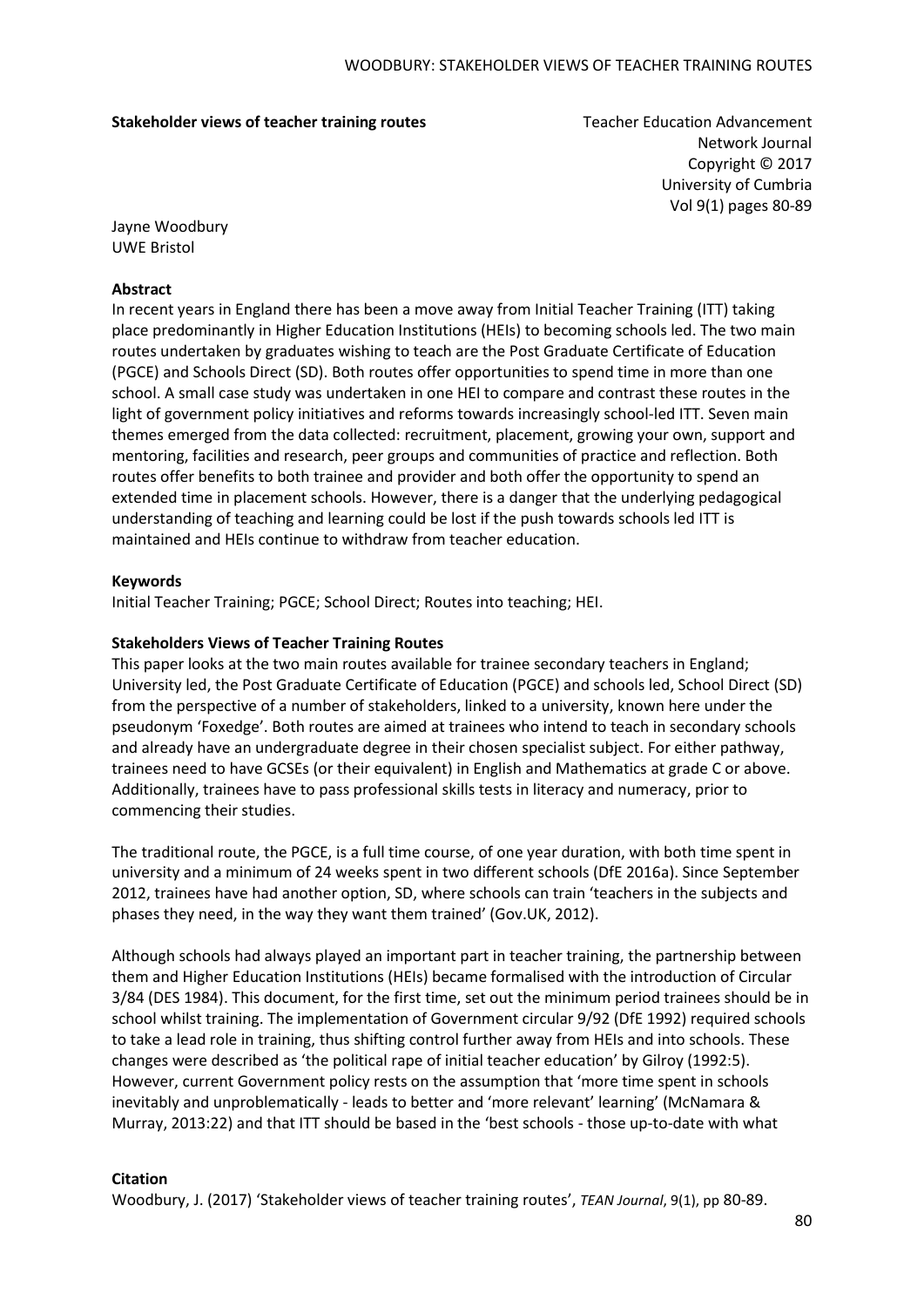works best in the classroom and with the keenest interest in maintaining rigorous ITT standards' (DfE 2016b:12).

During the 1990s there were three main routes into teaching: partnerships led by HEIs, with most students achieving a PGCE, School Centred Initial Teacher Training (SCITT) where a consortium of schools offered training and which accounted for approximately 5% of trainees, and Employed Based routes (EBITTs) which involved on the job training, examples of which included the Graduate Teacher Programme (GTP) and Teach First. Despite the House of Commons (2010) identifying England as having one of the best qualified and trained teachers, the Coalition government pressed for change with the publication of a White Paper, The Importance of Teaching (DfE, 2010). This highlighted the push towards 'more training on the job' (DfE, 2010:20) and created Teaching Schools with the potential to 'take over leadership of teacher training from universities' (Whitty, 2014:468). This shift in policy seemed surprising in light of the Chief Inspectors' report on Initial Teacher Training (ITT); Ofsted (2010:59) stated 'there was more outstanding initial teacher education delivered by higher education-led partnerships than by school-centred initial teacher training partnerships and employment-based routes'. As Whitty (2014:468) identified 'the main vehicle for realising this change is School Direct'.

In 1994 the Teacher Training Agency (TTA) assumed responsibility for overseeing ITT (Furlong et al., 2000), with the aim of funding and improving the quality of teacher training. It was relaunched in 2005 as the Training and Development Agency for Schools (TDA) with an expanded remit to embrace the whole school workforce. It further changed to the Teaching Agency (TA) in 2012 with additional responsibilities previously covered by the General Teaching Council for England. It subsequently became part of the National College for Teaching and Leadership with the aim to improve the quality of the education workforce and helping schools improve (NCTL, 2013). By subsuming the TTA and its later iterations back into the DfE, the government signalled its intention to take even more control over teacher training and the bodies that deliver it, as indicated in an email of June 2012 (Teaching Agency,2012). The current Government and indeed the previous Coalition Government, appear to view teacher education as a lever with which to raise achievement and improve schools (Furlong et al., 2000; Murray 2014, Golding 2015).

England, with its move away from university led teacher training to school-based and school-led provision, is in contrast to other countries with high performing school systems. For example, Finland has had university based teacher training since the 1970s with all teachers required to hold a Master's degree. In South Korea, teacher education takes place in Universities or dedicated teacher training colleges and in Singapore, all teachers are trained in university (Universities UK 2014). This links to an OECD report (2011) whereby the most successful school systems in the world, Finland, Singapore and Shanghai, although they have strong practical elements, retain university based provision. This enables the trainees to engage with pedagogical principles and to participate in their own research through Masters and Doctoral study.

The changes in the way teacher education is provided in England might be said to have been hasty as it has 'created a degree of instability within some institutions delivering ITT following a rapid change in core allocations' (Universities UK, 2014:31). This has hindered the ability of HEIs to strategically plan ahead and has resulted in some courses being closed or even withdrawal from ITT altogether. For some HEIs these changes have been the final straw and have been viewed as a risk to their core business or to their research interests and outputs (Whitty, 2014). The impact of fewer HEIs offering ITT would result in fewer choices for potential trainees of where to train, the need for students to relocate in order to access a training place at an HEI and a diminished local supply of NQTs.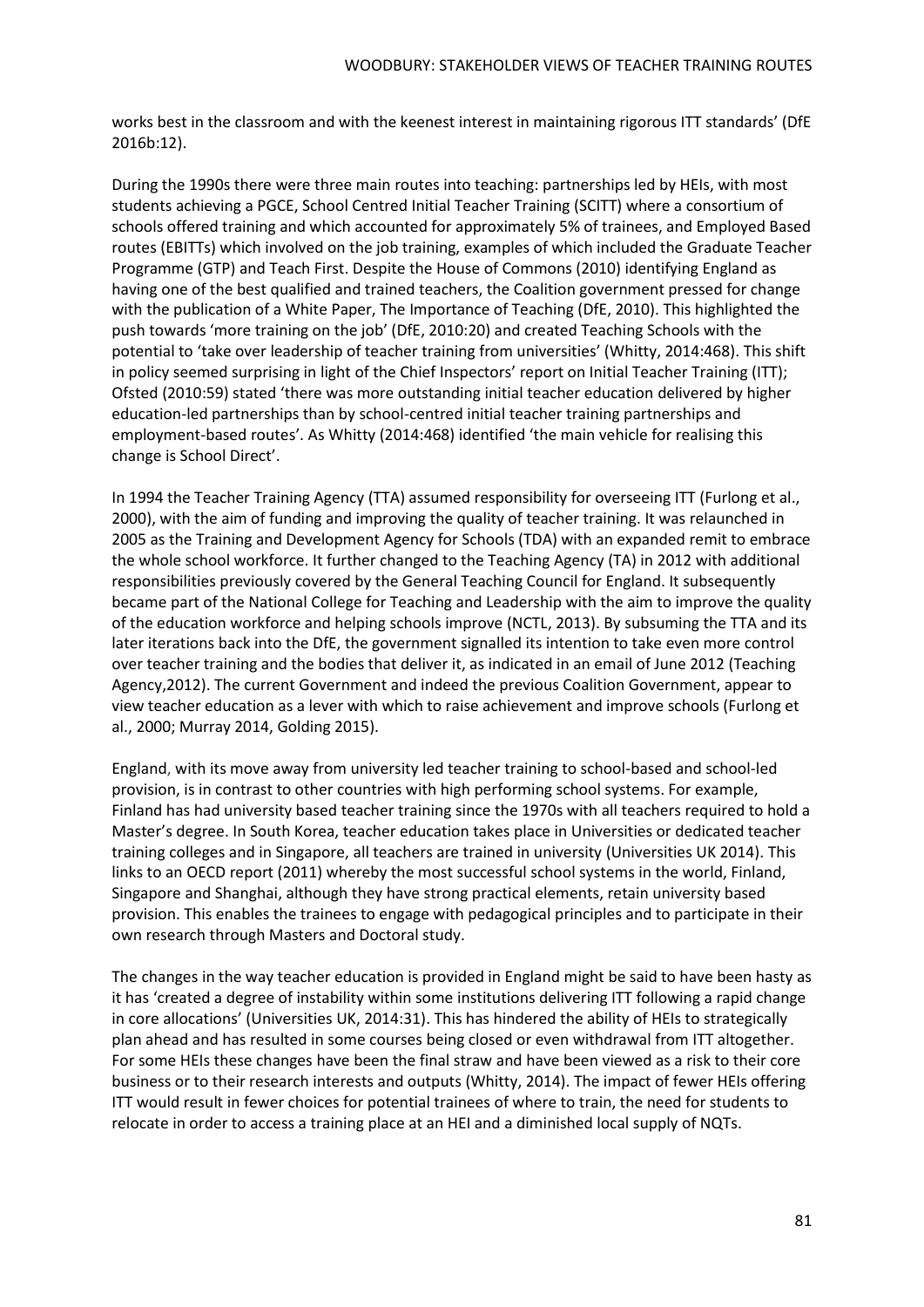## **Routes into teaching**

The DfE website (getintoteaching.education.gov.uk) shows two main training options; school-led training or University-led training. The former is described as being 'based in a school where you will be part of school life and work with experienced teachers from day one' and the latter as 'teacher training…based at a university'. However, trainees undertaking the university based PGCE spend approximately two thirds of the course in at least two different teaching placements.

With teacher training now becoming school led as well as school based (Brown, Rowley and Smith 2016), the subsequent diversification results in different partnerships offering trainees different experiences and different types of training. Some trainees will find this suited to their particular learning style and expectation of their training, although ensuring similar quality of outcome from such a diverse range of courses and experiences will be challenging.

The main method of school-led training is through School Direct (SD) and has followed on from previous government initiatives in school-based teacher training such as Graduate Teacher Programme (GTP) (Teacher Development Agency 2006), School Centred Initial Teacher Training (SCITT) (DfE 2013) and Teach First (Teach First 2013). The course is 'designed by groups of schools in partnership with a university or a school-centred initial teacher training (SCITT) provider' (DfE 2016a). The carrot for trainees over the more traditional PGCE is 'the schools recruit…with a job in mind' (DfE 2016a) thus offering the possibility of a position in the network of schools within which the training takes place. SD is further divided into two; the basic SD route and the salaried route. The former route is unpaid, run by a school or group of schools in conjunction with a university or SCITT. In the salaried route, students are employed by the school as unqualified teachers whilst they learn on the job. This route is designed for those trainees with three years or more work experience 'in any career' (DfE 2016a), not necessarily in education. SD schools have lead responsibility for teacher education, working in partnership with an accredited provider which may be an HEI, school partnership, consortium or they may be a fully credited provider of ITT in their own right.

### **Methodology**

The objectives of this project were to explore how the two main routes into teaching (PGCE and School Direct) are perceived by stakeholders of an HEI in England (given the pseudonym 'Foxedge University' here). This university offers both PGCE and SD and these routes were compared and contrasted in the light of recent changes in Government policy towards increasingly school-led ITT (Whitty 2014).

Taking an interpretivist approach, I collected qualitative data to 'make sense of, or interpret, phenomena in terms of the meanings people bring to them' (Denzin & Lincoln ,2000:3). Corresponding with this approach, a case study was used to explore the stakeholders' perceptions, in 'its natural setting, recognising its complexity and its content' (Punch, 2005:144).

Data were collected from a purposive rather than random sample, from a variety of stakeholders in Foxedge University; two members of staff from the University (Jack and Jessica), two from partner schools who recruit SD trainees (Harry and Olivia), a PGCE trainee (Amelia) and a SD trainee (Poppy). All participants were given pseudonyms, all completed consent forms, and the study was approved by the University Ethics Committee and adheres to BERA (2011) guidelines.

Semi-structured interviews (Quinn Patton 2002) were conducted with all participants to gain an indepth understanding of the issues experienced in the two routes into teaching. These interviews were recorded and later transcribed. The transcripts were initially coded (Gibbs 2007) then grouped and conceptualised (Miles and Huberman 1994)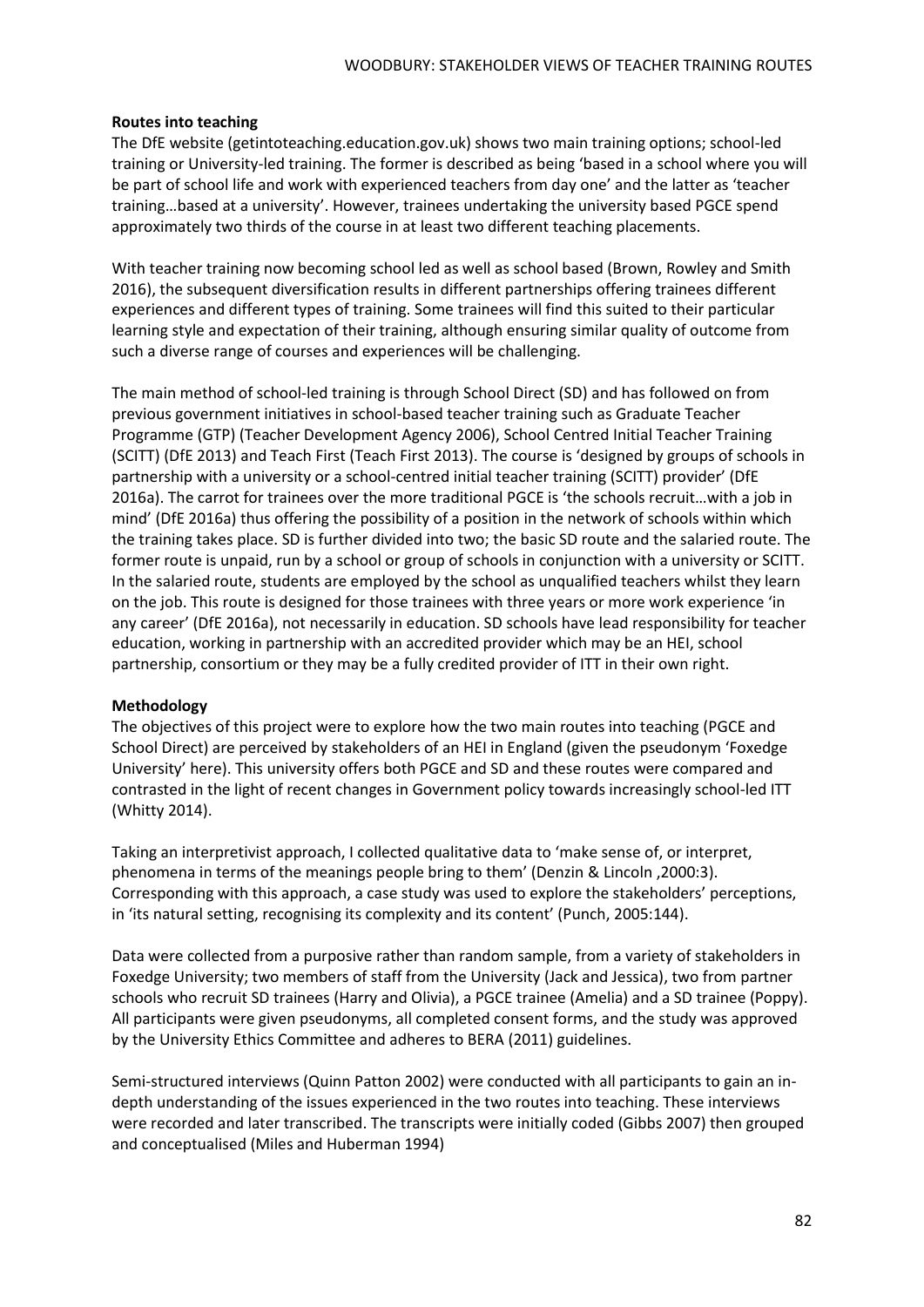This small scale project does not attempt to generalise, rather to provide an insight into the routes into teaching and identifying perceived advantages and disadvantages of university led and schools led ITT provision within the local area of the HEI.

## **Findings**

## *Recruitment*

With the expansion of SD, concerns have been raised regarding the potential differences between supply and demand caused by the deregulation of trainee numbers (Roberts and Foster 2015, Hilton & Tyler, 2015). This is more evident in oversubscribed subjects such as History and English, where SD has been more successful in recruiting rather than STEM subjects, especially Mathematics and Physics.

The premise behind SD is the schools recruit trainees with a view to subsequent employment (McNamara & Murray, 2013) and, as cited on the DfE website, as having 'a job in mind just for you' (DfE 2016a). The suggestion by the DfE is it is a 'popular choice for those who hope to secure a role in the network of schools where they train' (ibid). This was a key factor for Poppy, as a trainee, in her decision to apply through SD as it was 'one less thing to think about'. However, schools do not have to employ trainees they take on under this programme, as was the case in Poppy's SD school; 'most of us doing SD here do not have jobs'. The difficulty for schools such as Harry's that recruit SD trainees is he has 'to do a little bit of second guessing to see shortage subjects, who might be moving on, going on maternity etc'.

In this study, there seems to be a mismatch between the key promoted benefit of SD (having a job in the school where training took place) over the PGCE route (DfE 2016a). The original expectation of SD was that the trainees would be employed by their training school (Hodgson 2014), however, both schools interviewed said when recruiting new staff, SD trainees had to go through the same procedures as all other candidates. As a consequence, there have been instances when SD trainees have not been successful in this process. Thus the only advantage for the SD trainee is that both they and the school know the strengths and weaknesses of each other, in greater depth than perhaps can be ascertained in interview.

### *Placement*

Being part of university led training allows students to undertake their teaching practice in more than one school. SD providers would say the same thing, however the difference with the latter is that frequently, these schools are linked in partnership and often share the same or very similar ethos (Universities UK, 2014).

Olivia, a senior member of staff at an SD partner school, felt each school 'has a very specific context with staff, students and catchment…all schools would report to have tiny nuances around a basic ethos'. However, if schools are in partnership with one another, there is every possibility that they are very close geographically and in ethos. This point was picked up in interview with Harry at his SD partner school; 'there is a danger with SD that you are exposed to a certain type of school'. Jack, from Foxedge University, endorsed this view; the 'lens through which the training is delivered is one of school ethos, of school preference, of school tradition and habit and perhaps not with the objectivity we [Foxedge University] would try and offer with a PGCE'. If trainees experience diverse placements, it is a crucial element in 'moving prospective teachers toward greater cultural sensitivity' (Causey et al 2000:35). It affords a greater awareness of notions of difference in values, beliefs, settings and management style within educational locales and broadens the trainees own stance.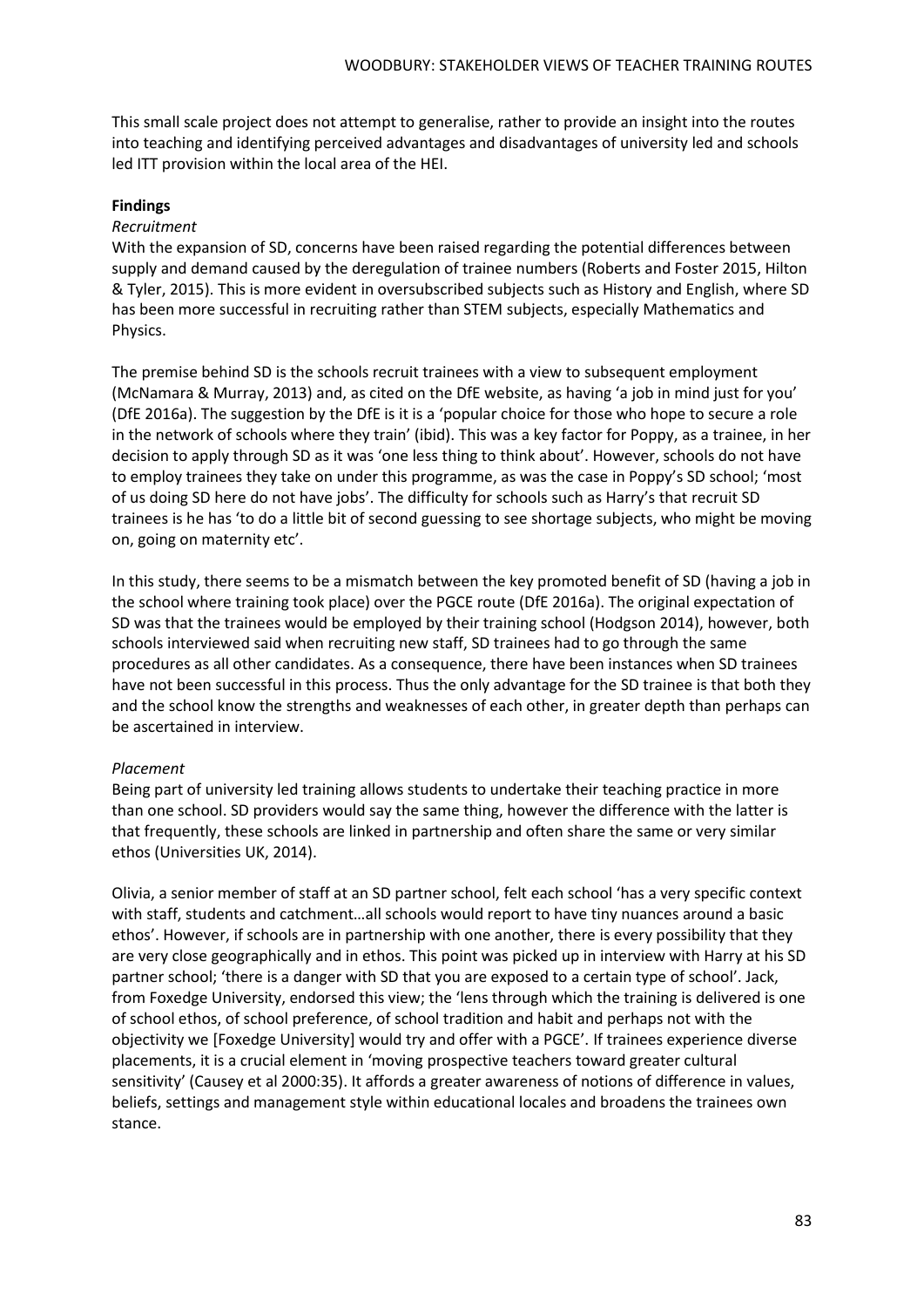Placements through the PGCE route at Foxedge University are viewed positively. Amelia, the PGCE trainee, explained there is an excellent 'variety of schools for placement [which] allows us to consider where we might best fit into the educational establishment'. Counterbalanced to this, as Jessica from Foxedge University pointed out, is the fact the trainees 'know which school [they] are going into in SD and can forge links much more quickly'. I suggest the underlying consideration needs to be that trainee teachers need 'well planned exposure to and engagement with a range of expertise' (Carter, 2015:22) in order to understand the different challenges provided by different schools in different settings.

#### *'Growing your own'*

For schools, the main advantage to SD seems to be the opportunity to 'grow your own' i.e. select, train and develop those trainees the school wants to work with during their one year of training. As a result, schools have greater influence over training 'their' teachers (Hilton & Tyler, 2015). Both SD partner schools highlighted the 'element of choice compared to PGCE when you do not know who you might get on placement' (Olivia) and to 'see if they are a good fit' (Harry). This is an advantage if a school is looking to train, recruit and retain staff, moulded in the school ethos from the beginning. For some schools, it is one way of addressing staff shortages in some subjects and has the potential of growing leaders from within (NCTL, 2015).

Whereas there are advantages to schools who take on SD trainees, the longer term benefits to trainees are less clear. If they have been trained in a school with a particular ethos, which is considered pivotal there, it may not be the case when they move to another school, later in their career. As Harry (SD school partner) pointed out, moving from one school to another, not in partnership, could be described as 'a bit like going to another country, like going to America, they speak the same language, but the customs are very different and the systems are very different'. The key issue is that the school will gain trainees they want working in their setting but longer term, as Jessica from Foxedge University highlighted, it will only work if the school are delivering good quality training and allowing the trainees exposure to other schools (Gewirtz, 2013).

#### *Support and mentoring*

One of the advantages, highlighted in interview with SD partner school colleague Harry, is the ability to offer more 'bespoke professional development' (PD) where 'we can be more responsive to their [the trainees] needs'. The fact that some of the PD can be personalised, be in smaller groups and can go into greater depth may be something university PGCE courses could adapt to. However, 'the rate of progress in placement A is quicker for PGCE trainees because they have probably had more sustained pre-programming at university' (Harry).

In comparison, one of the weaknesses identified in this study is the over-reliance on already overworked teaching colleagues in facilitating SD training (ATL 2013). In addition, Ward (2014) questioned whether schools have the time and/or expertise to support trainees to gain the necessary theoretical background and support research to improve their practice. Although SD partner schools felt 'learning from observing the widest range of teachers is vital' (Olivia), there is far greater responsibility placed on the subject mentor. The disadvantage of relying on mentors for guidance is a danger that trainees pick up the 'habits of the person who is your mentor' (Olivia). It raised the question of how mentors can be trained to debate the variety of different teaching methods and styles with the trainees, without falling back to their own default model (Hilton and Tyler 2015). Such concern has been previously expressed regarding the quality of trainee teacher mentoring within school-based programmes and the capacity to deliver it (Brookes, 2005; Hodgson, 2014).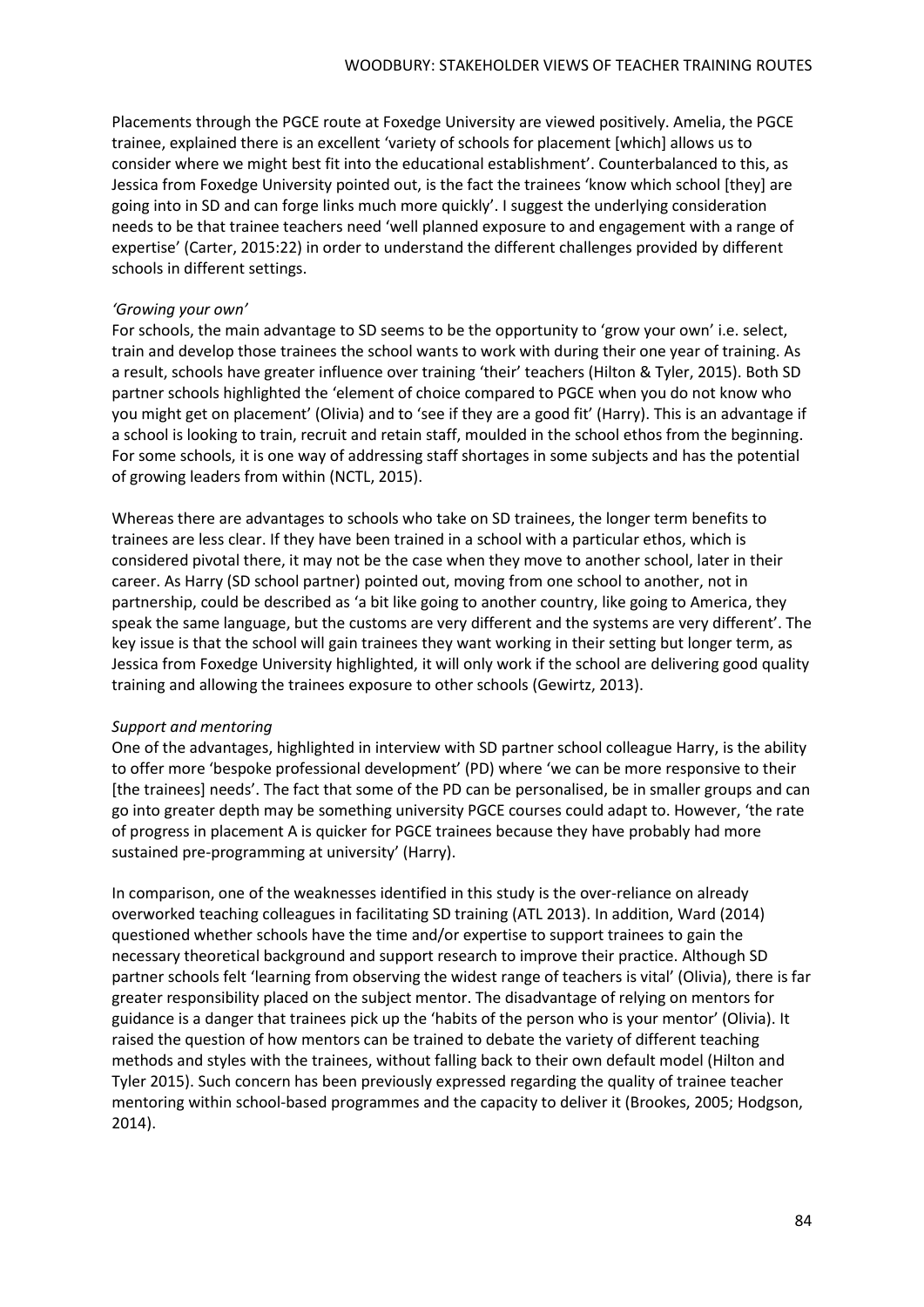For both routes into teaching, the stakeholders in this study felt the importance of building relationships with mentors and tutors is key to the professional development of trainee teachers. Certainly, Amelia (PGCE trainee) found tutors [at Foxedge University] excellent for 'guidance and advice'. High quality mentoring is critically important for trainee teachers (Hobson et al 2009) and although 'effective mentors are outstanding teachers…outstanding practitioners are not automatically outstanding mentors' (Carter 2015:41)

## *Facilities/research*

One area of concern seems to be whether or not schools are able to provide teachers and trainee teachers with the opportunities to engage with research and enquiry. In their report into Research and the Teaching Profession, BERA (2014:11) found 'opportunities for engagement in the research process correlate closely with the quality of teaching and through this, with student outcome.' Linked to this view, the teaching union, the ATL (2013), stated that SD is too classroom based with little time allowed for reading and reflection. The physicality of moving from school to university affords the trainees space away from the setting in which they are undertaking their practice and that distance can often allow reflection without the pressure of the classroom (Universities UK, 2014). By increasing the period and emphasising the benefits of spending even more time in schools, the government appear to have rejected 'research-based knowledge rather than…integrating such knowledge more effectively with that developed in schools' (Burn & Mutton, 2013:3).

However, as the senior staff from SD schools pointed out, the 'trainees are still members of the university with access to libraries etc', nevertheless, 'the academic back up, access to tutors, libraries etc., gives it a more academic feel'. The SD trainee, Poppy, found it invaluable having access to the library at university as she found 'there are only a few books in school' and that 'my tutors [at Foxedge University] are really knowledgeable'. As Olivia from the partner SD school pointed out, the impact of 'research on education has grown exponentially – that's quite an important thing'. Consequently, Jessica from Foxedge University, felt it essential that trainees have that 'exposure to research'. The PGCE trainee, Amelia, endorsed engagement in academic research as it provided 'excellent insight into classroom practice and …developed and improved my skills'. This accords with BERA (2014) and Carter (2015:27) who felt schools should be research-rich environments with ITT clarifying 'why engaging with research is important'.

### *Peer group/ Community of Practice*

Lave and Wenger (1991) saw learning as being socially situated, from interaction within a group rather than via specific pedagogic practice. This social element learning is a community of practice (CoP) (Hodkinson and Hodkinson 2004). Yandell and Turvey (2007) felt schools are considered to be CoP, which have smaller CoPs within them. Similarly, I would argue, Universities offering PGCE courses are also CoP for the whole cohort of trainees, with smaller CoPs when in subject groups.

Both whole cohort and smaller, subject group CoPs, enable the trainees to 'learn within a cohort of their peers to strengthen their perspective' (Universities UK 2014:3). PGCE trainees, such as Amelia, valued this opportunity to engage with peers with whom ideas can be shared. Such groups within the university provide a CoP which small SD providers cannot do, a failing acknowledged by the SD partner, Olivia; 'there is some security in learning with others who are going through similar experiences'. As both Jack and Jessica from Foxedge University pointed out, 'these CoP, these connections remain after the PGCE has finished' (Jack). In addition, trainees on the PGCE route 'have time to talk through the assignments, to share good practice' (Jessica). This resonates with Trowler & Knight (2004) in their study of new entrants into a faculty and the issues that can arise in creating shared meanings.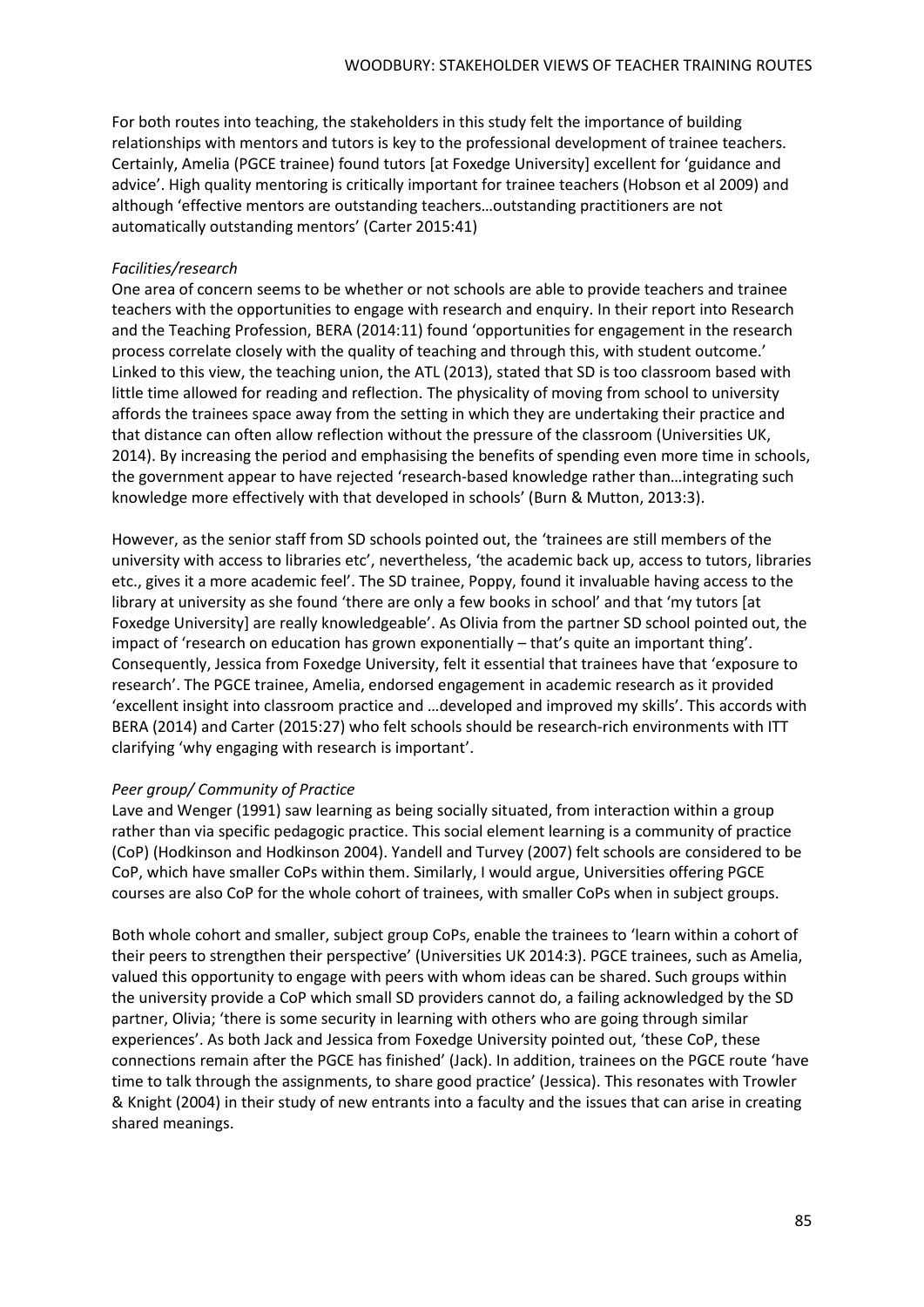However, those trainees choosing the SD route do have a CoP in their subject area in school but not necessarily one which included other trainees. The 'opportunity to come together in subject groups especially where trainees may be isolated' is key (Carter 2015:40). SD trainees do participate in whole school continuing professional development (CPD) and as Olivia from the SD partner school highlighted, 'as such the trainees will be part of a community of learners'. It is important that 'providers build communities of practice for trainees, providing opportunities for them to come together and learn in peer groups' (Carter 2015:39). This is particularly so in situations where there are only a small number of trainees in the school or where the partnership is small (ibid)

## *Reflection*

The fact that SD trainees spend so much of their time in school raised the issue of how, where and when can they become reflective practitioners (Schon. 1983). As Jack, from Foxedge University, pointed out, the PGCE trainees have 'chances to reflect in a neutral environment…if they [the trainees] physically come somewhere else, away from school, where there is a level of understanding and empathy…it is a safe place in which to reflect'. This view was supported by Amelia, the PGCE trainee, who indicated, 'access to tutors for guidance and advice (independent of the schools) is a valuable resource'. This time away from their placement was an advantage for the PGCE trainees in that it afforded them a different environment for them to be able to reflect on their experiences, without the pressure that can be found when in school (Golding. 2015). As Lawes (2011:24) highlighted this enabled the trainees to have a 'critical distance' from which to view their practice experience without, as Harry, from the SD partner school pointed out, being 'sucked into' school life.

The SD trainee, Poppy, thought it would be of great benefit to 'leave stuff behind [in school] which you cannot do if you are SD'. This "safe" space, away from their placement also afforded an opportunity for professional dialogue with which trainees may otherwise not engage. As Jessica, from Foxedge University advocated, by providing the trainees with the chance to 'read, discuss, have fruitful discussions, to question, to compare, to contrast is really invaluable…you don't have that time to do that in schools'. Trainee teachers need space to engage and reflect on theory as well as managing the practical aspects of their training (Hodgson 2014). This was more easily available to PGCE trainees than their SD counterparts.

# *Other issues*

Schools do not need to take a broad, strategic view of how and where teacher training takes place; their core business is teaching and education. As Jack, from Foxedge University pointed out, 'contributing to teacher training is  $6<sup>th</sup>$  in the national list of priorities [for schools] which isn't very high'. Places on either the PGCE or SD are not now regulated in terms of locational, regional demand and subsequently, there is the real possibility of a shortfall in teachers in some subjects in some areas of the country (Hilton & Tyler, 2015). This is exacerbated by the fact that SD training providers do not have to employ those trainees they recruit. In the geographical area of the country where this study took place, SD is notably underdeveloped in comparison to other regions. House prices, transport links, rising pupil population and the number of trained teachers leaving the profession are all factors which are contributing to a mounting 'crisis in teacher recruitment and retention' (NUT, 2015).

In a survey conducted by the teaching union, the ATL (2013), it was identified that some members thought more time in school may help some trainees prepare for the reality of teaching, however, more felt the importance of theory in their training could be lost and that the additional resources available in an HEI would be missed. Nonetheless, as Jack from Foxedge University observed, 'simply quantifying the training in terms of the numbers of weeks [spent in school] is quite short sighted because you could spend 38 weeks in school and still not be the most well qualified trainee'. What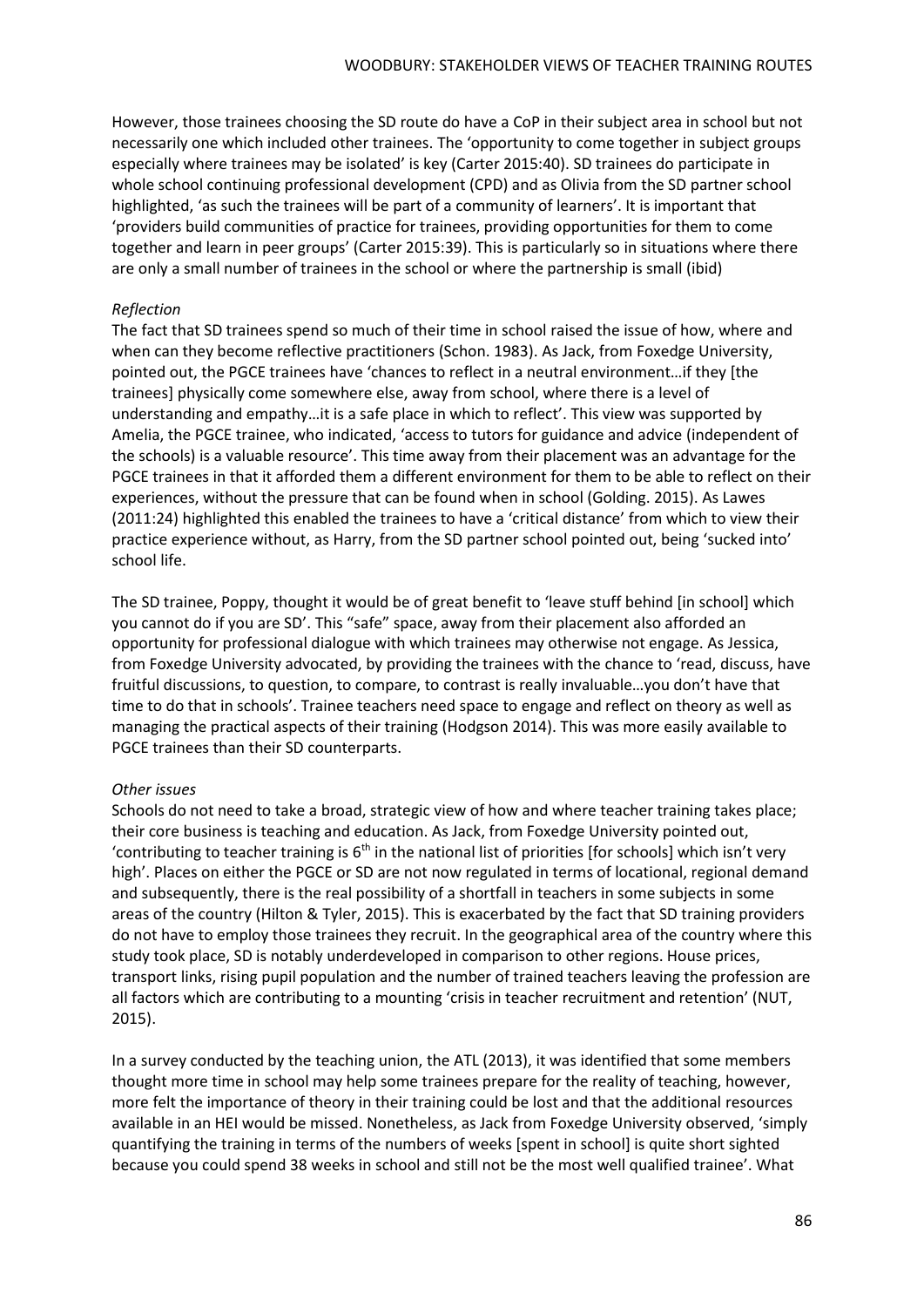also needs to be considered is the impact that having a large number of additional trainee teachers has on the students in school. The benefits accrued from having trainee teachers in the classroom (Hurd, 2008; Hayes, 2004; Lee & Wilkes, 1999) need to be carefully weighed up against the pupils' wellbeing. Additionally, with increasing numbers of trainees in school, the need for staff with effective mentoring skills grows too.

## **Conclusion**

Grimmett et al. (2009) felt that the role of universities is somehow being blamed for actual or perceived problems with the quality of graduating teachers. However, the House of Commons (2010) reported that England has some of the best qualified and trained teachers. In 2012, the House of Commons Select Committee for Education supported the need for a continuing role for universities in teacher training and that any reduction could bring 'considerable demerits' (House of Commons, 2012:32). Nevertheless, government policy is pushing forward the notion of teacher training to being both school led and school based (Brown, Rowley & Smith, 2016).

The purpose of ITT is to 'prepare teachers to be able to cope effectively in the classroom in terms of both the knowledge and the practical skills that they will require' (Carter, 2015:21). Trainees get a practical element whichever route they select. As Poppy identified; 'you get real vocational training and for me that's what teaching is about. It's about whether or not you are great in the classroom and you only find that out once you are there'. This practical element though needs to be balanced by and supported with a deeper pedagogical understanding of theory of learning and teaching (Carter, 2015).

The student allocation system, 'open season' (Jack from Foxedge University) for recruitment of trainees into PGCE programmes run by HEIs, is putting at risk the departments/faculties/schools of education within these institutions as they are unable to predict how many trainee teachers they will recruit and thus long term/medium term strategic planning is just not able to happen (Gewirtz, 2013). Some HEIs have already pulled out of teacher training, others are downsizing (Whitty, 2013). Nevertheless, 'the PGCE has both kudos and a level of critical perception on the part of the public so that seems to have currency' (Jack). In summary, 'it is very difficult to draw conclusions about whether one route into teaching is any more effective than another' (Carter, 2015:47).

This is an early stage and small scale investigation of the different routes into teaching, from the experiences of different stakeholders in one HEI. It is not intended for these findings to be generalisable, rather a continuation of the debate into ITT and where it should take place. More research into teacher training routes would add to this discussion. It is important that teacher educators, wherever they practise, should be mindful of the impact government policy has on their trainees understanding of, and engagement with, pedagogy of learning and teaching.

### **References**

- British Educational Research Association (BERA). (2011) Ethical Guidelines for Educational Research. BERA. Available at: [https://www.bera.ac.uk/wp-content/uploads/2014/02/BERA-Ethical-](https://www.bera.ac.uk/wp-content/uploads/2014/02/BERA-Ethical-Guidelines-2011.pdf?noredirect=1)[Guidelines-2011.pdf?noredirect=1](https://www.bera.ac.uk/wp-content/uploads/2014/02/BERA-Ethical-Guidelines-2011.pdf?noredirect=1) (Accessed: 3 March 2016).
- British Education Research Association (BERA) (2014) Research and the Teaching Profession. Available at: [http://www.bera.ac.uk](http://www.bera.ac.uk/) (Accessed: 20 March 2016).
- Brookes, W. (2005) 'The Graduate Teacher Programme in England: mentor training, quality assurance and the findings of inspection', *Journal of In-Service Education*, 31(1), pp.43-62.
- Brown, T., Rowley, H., Smith K. (2016) *The beginnings of school led teacher training: New challenges for university teacher education School Direct Research. Project Final Report*. Manchester: Manchester Metropolitan University.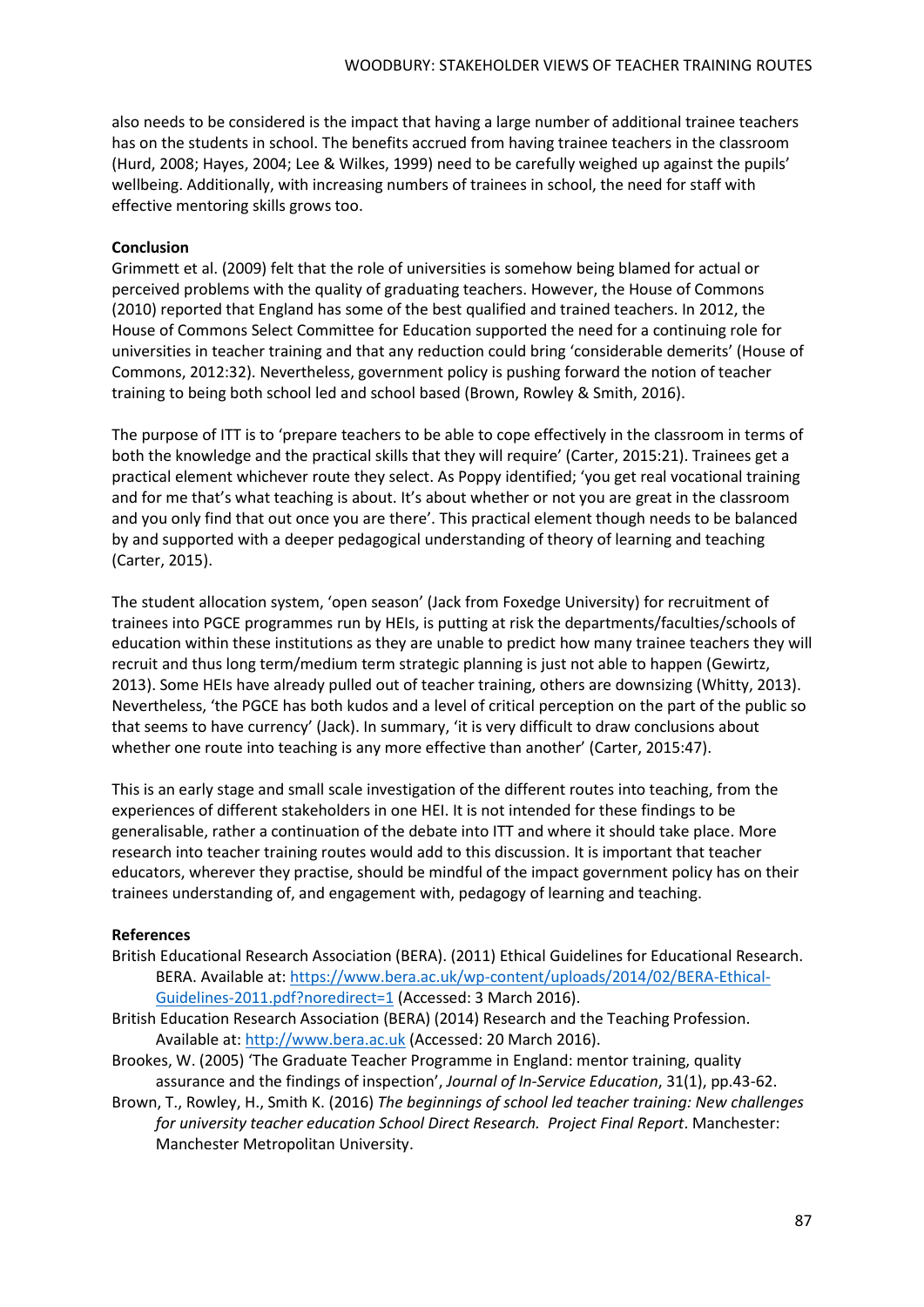- Carter, A. (2015) Carter Review of initial teacher training (ITT). Available at: [https://www.gov.uk/government/uploads/system/uploads/attachment\\_data/file/399957/Car](https://www.gov.uk/government/uploads/system/uploads/attachment_data/file/399957/Carter_Review.pdf) [ter\\_Review.pdf](https://www.gov.uk/government/uploads/system/uploads/attachment_data/file/399957/Carter_Review.pdf) (Accessed: 5 March 2016).
- Causey, V., Thomas, C., Armento, B. (2000) 'Cultural diversity is basically a foreign term to me: The challenges of diversity for preservice teacher education', *Teaching and Teacher Education,* 16 (1), pp.33-45.
- Denzin, N.K. and Lincoln, Y.S. (eds) (2000) *Handbook of Qualitative Research* (2nd Edition). California: Sage.
- DES (1984) *Initial Teacher Training: Approval of Courses* (Circular 3/84). London: DES.
- DfE (1992) *Initial Teacher Training: Secondary Phase*. Circular 9/92. London: DfE.
- DfE (2010). *The importance of teaching*. London: The Stationery Office.
- DfE (2013) School Direct; Information for Schools. Available at: http://www.education.gov.uk/schools/careers/traininganddevelopment/initial/b00205704/sc hool-direct/ schools (Accessed: 27 March 2016).
- DfE (2016a) Get into Teaching. Available at: [https://getintoteaching.education.gov.uk/explore-my](https://getintoteaching.education.gov.uk/explore-my-options/school-led-training/school-direct)[options/school-led-training/school-direct](https://getintoteaching.education.gov.uk/explore-my-options/school-led-training/school-direct) (Accessed: 20 March 2016).
- DfE (2016b) Educational Excellence Everywhere. Available at: [https://www.gov.uk/government/uploads/system/uploads/attachment\\_data/file/508550/Ed](https://www.gov.uk/government/uploads/system/uploads/attachment_data/file/508550/Educational_excellence_everywhere__print_ready_.pdf) ucational excellence everywhere print ready .pdf (Accessed 20 June 2016).
- Furlong, J., Barton, L., Miles, S., Whiting, C. and Whitty, G. (2000) *Teacher Education in Transition. Re-forming professionalism?* Buckingham: Open University Press.
- Gewirtz. S. (2013) 'Developing teachers as scholar citizens, reasserting the value of university involvement in teacher education', in Learning to Teach. York: The Higher Education Academy.
- Gibbs, G. (2007) *Analyzing Qualitative Data*. London: Sage
- Gilroy, D.P (1992) 'The political rape of initial teacher education in England and Wales: a JET rebuttal', *Journal of Education for Teaching,* 18 (1), pp. 5-22.
- Golding, J. (2015) 'What has the Coalition Government done for the development of initial teacher education?', *London Review of Education,* 13(2), pp.113-124.
- Grimmett, P., Fleming, R., Trotter, L. (2009) 'Legitimacy and identity in teacher education: a micropolitical struggle constrained by macro-political pressures', *Asia-Pacific Journal of Teacher Education,* 37(1), pp. 5-26.
- Gov.UK (2012) New school-led teacher training programme announced. Available at: [https://www.gov.uk/government/news/new-school-led-teacher-training-programme](https://www.gov.uk/government/news/new-school-led-teacher-training-programme-announced)[announced.](https://www.gov.uk/government/news/new-school-led-teacher-training-programme-announced) (Accessed: 5 March 2016).

Hayes, D. (2004) 'Recruitment and Retention', *Research in Education,* 71, pp. 37-49.

- Hilton, G.L.S., and Tyler, H. (2015) 'School Led Training: An examination of the School Direct recent policy initiative in England making school leaders in the education of teachers', in *Quality, Social Justice and Accountability in Education Worldwide.* BCES Conference Books, 13(1), pp.169-175.
- Hobson, AJ., Malderez, A., Tracey, L., Homer, MS., Patricia, A., Mitchell, N., McIntyre, J., Cooper, D., Roper, T., Chambers, GN., Tomlinson, PD. (2009) Becoming a Teacher. Research report DCSF-RR115. Available at: http://dera.ioe.ac.uk/11168/1/DCSF-RR115.pdf (Accessed: 20 March 2016).
- Hodgson, J (2014) 'Surveying the wreckage: the professional response to changes in initial teacher training in the UK', *English in Education,* 48(1,) pp.7-25.
- Hodkinson, H., and Hodkinson, P. (2004) 'Rethinking the concept of community of practice in relation to schoolteachers' workplace learning', *International Journal of Training and Development,* 8 (1), pp.21-31.
- House of Commons (2010). *Training of teachers* (Fourth report of the House of Commons Children, Schools and Families Committee 2009–10). London: The Stationery Office.